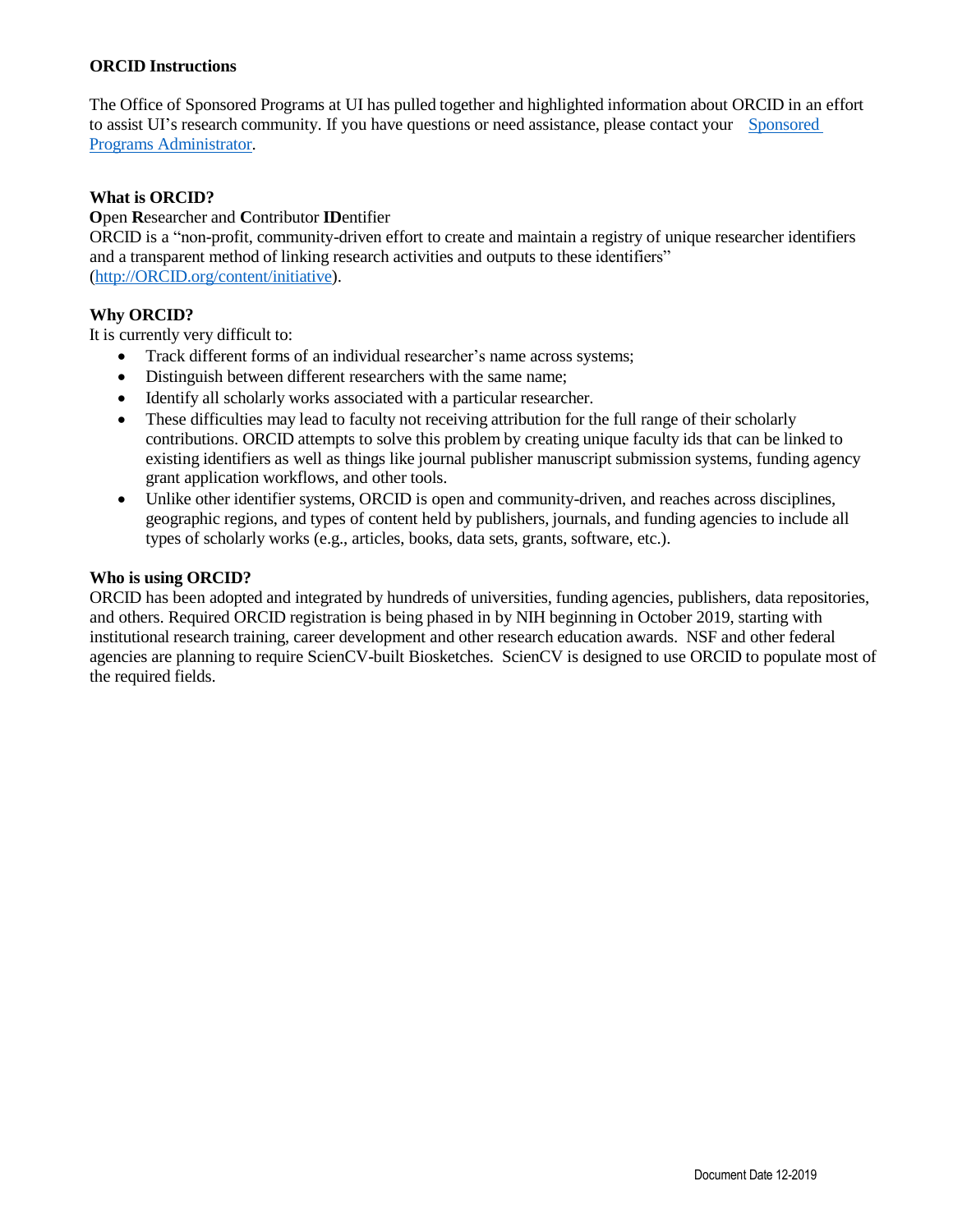#### **Step-by-step registration and account setup**

- 1. An ORCID iD is a 16 digit unique identifier, for example, 0000-0002-1825-0097. If you think you've registered for ORCID, but don't remember your ID or user name, try the following steps to find your ORCID iD.
	- a) Look up your name in the search bar on the main page of the ORCID website (or use the advanced search functionality at [https://orcid.org/orcid-search/search\)](https://orcid.org/orcid-search/search). If your profile is in any way populated and the information is set to visible - you will be able to identify yourself and see your ORCID iD.
	- b) Go to [https://orcid.org/signin a](https://orcid.org/signin)nd enter the email address you think might be associated with your ORCID account, and select the "Forgotten your password? Reset it here" option. ORCID will send an email to that address with either a link to reset the password, or notification that the email address is not registered
- 2. If you don't have an existing ID, register through the ORCID website, [https://ORCID.org/register](https://orcid.org/register) , or if you're already registered, login at [https://ORCID.org/signin](https://orcid.org/signin)

|                                             | <b>Register for an ORCID ID</b>                                                                                                                                                                                                                                                                                     |
|---------------------------------------------|---------------------------------------------------------------------------------------------------------------------------------------------------------------------------------------------------------------------------------------------------------------------------------------------------------------------|
| Pick either Trusted<br>Parties or Everyone. | ORCID provides a persistent digital identifier that distinguishes you from every other researcher and,<br>through integration in key research workflows such as manuscript and grant submission, supports<br>automated linkages between you and your professional activities ensuring that your work is recognized. |
|                                             | Per ORCID's terms and conditions, you may only register for an ORCID ID for yourself.                                                                                                                                                                                                                               |
|                                             | First name                                                                                                                                                                                                                                                                                                          |
|                                             | Θ                                                                                                                                                                                                                                                                                                                   |
|                                             | Please enter your first/given name.                                                                                                                                                                                                                                                                                 |
|                                             | Last name (Optional)                                                                                                                                                                                                                                                                                                |
|                                             |                                                                                                                                                                                                                                                                                                                     |
|                                             | Primary email                                                                                                                                                                                                                                                                                                       |
|                                             |                                                                                                                                                                                                                                                                                                                     |
|                                             | Additional email (Optional)                                                                                                                                                                                                                                                                                         |
|                                             | $\Omega$                                                                                                                                                                                                                                                                                                            |
|                                             | Add another email<br>Password                                                                                                                                                                                                                                                                                       |
|                                             | $\bullet$                                                                                                                                                                                                                                                                                                           |
|                                             | $\oslash$ 8 or more characters                                                                                                                                                                                                                                                                                      |
|                                             | ○ 1 letter or symbol                                                                                                                                                                                                                                                                                                |
|                                             | ⊙ 1 number                                                                                                                                                                                                                                                                                                          |
|                                             | Confirm Password                                                                                                                                                                                                                                                                                                    |
|                                             |                                                                                                                                                                                                                                                                                                                     |
|                                             | <b>Visibility settings</b><br>Your ORCID iD connects with your ORCID record that can contain links to your research activities, affiliations, awards,                                                                                                                                                               |
|                                             | other versions of your name, and more. You control this content and who can see it. More information on visibility<br>settings.                                                                                                                                                                                     |
|                                             | By default, who should be able to see information added to your ORCID Record?                                                                                                                                                                                                                                       |
|                                             | U LE Everyone (87% of users choose this)                                                                                                                                                                                                                                                                            |
|                                             | Trusted parties (5% of users choose this)                                                                                                                                                                                                                                                                           |
|                                             | Only me (8% of users choose this)                                                                                                                                                                                                                                                                                   |

3. Follow emailed verification instructions

|                               | ٠<br>Q Reply Q Reply All Q Forward 店M                                                                                                                                                                                                                                                                   |
|-------------------------------|---------------------------------------------------------------------------------------------------------------------------------------------------------------------------------------------------------------------------------------------------------------------------------------------------------|
|                               | Fri 9/27/2019 10:19 AM                                                                                                                                                                                                                                                                                  |
|                               | support@verify.orcid.org                                                                                                                                                                                                                                                                                |
|                               | [ORCID] Welcome to ORCID - verify your email address                                                                                                                                                                                                                                                    |
| <b>Kathryn Kridand Snider</b> |                                                                                                                                                                                                                                                                                                         |
|                               | If there are problems with how this message is displayed, click here to view it in a web browser.                                                                                                                                                                                                       |
|                               |                                                                                                                                                                                                                                                                                                         |
|                               | Thank you for creating your ORCID identifier. Please verify your email address to complete your registration and gain access to manually edit your record: click the<br>following link and sign into your ORCID record. If you can't click the link, copy and paste it into your browser's address bar. |
|                               | Verify your email address                                                                                                                                                                                                                                                                               |
|                               | https://orcid.org/verify-email/NVZ3THpseGJqZkVHSIBpc1UvT3c3ZncrbzExZWJYSDdTKzJlU3U2OXRPeEZESVZhc2drdm5seXIFZ1V3OGc3Yw?lang=en                                                                                                                                                                           |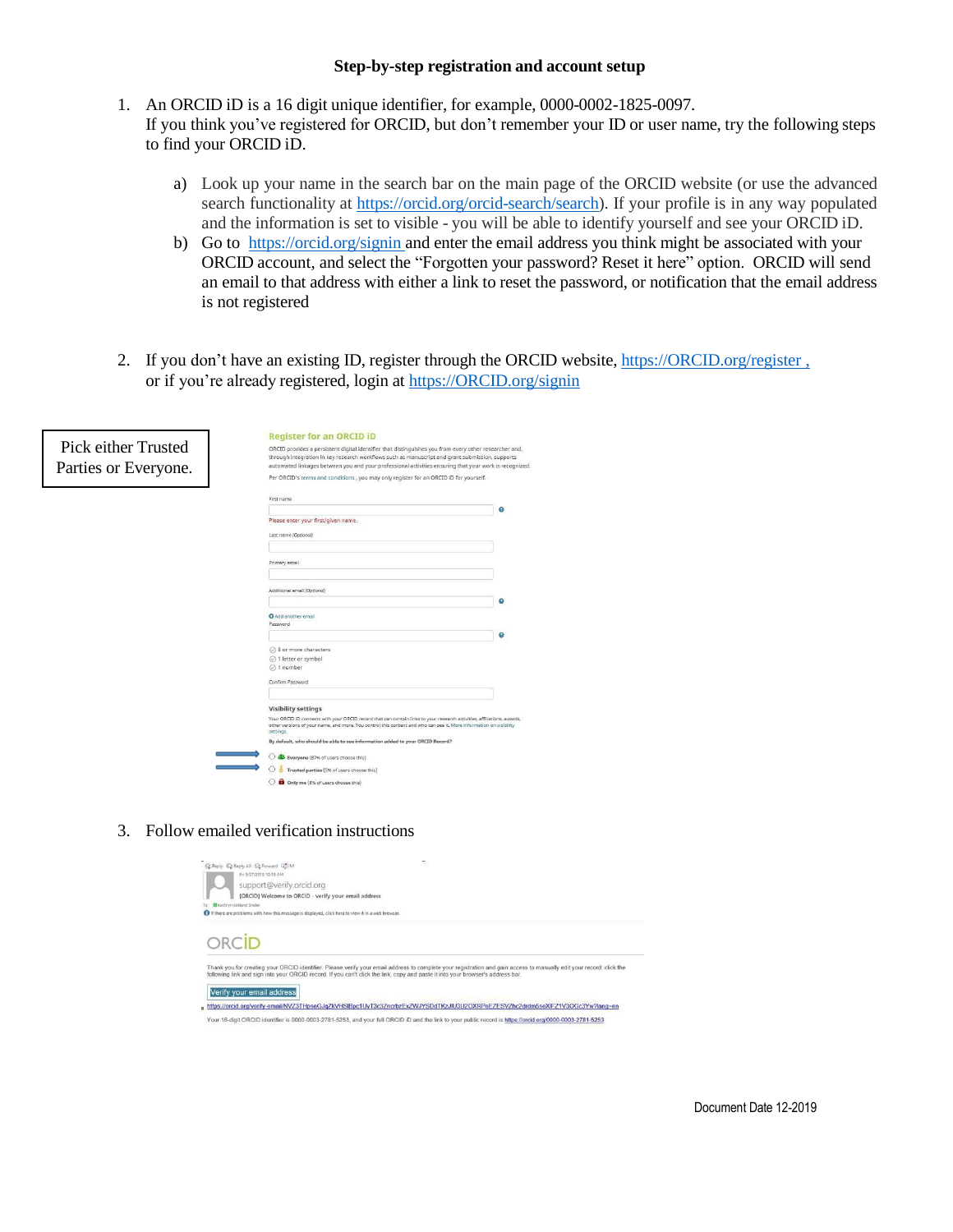| 5a. Complete the Biography section                                                                                                                                                                                                                                                                                                                                                       |           |                                                                                                                                                                     |              | Make sure this is set to<br><b>Trusted Parties or</b>                                                            |
|------------------------------------------------------------------------------------------------------------------------------------------------------------------------------------------------------------------------------------------------------------------------------------------------------------------------------------------------------------------------------------------|-----------|---------------------------------------------------------------------------------------------------------------------------------------------------------------------|--------------|------------------------------------------------------------------------------------------------------------------|
| <b>Biography @</b>                                                                                                                                                                                                                                                                                                                                                                       |           |                                                                                                                                                                     |              | Everyone.                                                                                                        |
| > Employment (3)                                                                                                                                                                                                                                                                                                                                                                         |           |                                                                                                                                                                     |              | Information is manually                                                                                          |
| $\blacktriangleright$ Education and qualifications (1) $\textcircled{\tiny{2}}$<br>> Invited positions and distinctions (0) <sup>3</sup><br>Membership and service (2)                                                                                                                                                                                                                   |           |                                                                                                                                                                     |              | entered for these four sections.                                                                                 |
| $\triangleright$ Funding (0) $\circledcirc$<br>> Works (2 of 2)                                                                                                                                                                                                                                                                                                                          |           |                                                                                                                                                                     |              | In these two sections,<br>information can be entered<br>manually or through linking<br>(see instructions below). |
| $5b$ . Complete the Funding section – importing                                                                                                                                                                                                                                                                                                                                          |           |                                                                                                                                                                     |              |                                                                                                                  |
| $\vee$ Funding (0) $\circledcirc$                                                                                                                                                                                                                                                                                                                                                        |           | <b>IT</b> Sort<br>+ Add funding                                                                                                                                     |              |                                                                                                                  |
| You haven't added any funding, add some now                                                                                                                                                                                                                                                                                                                                              |           | Search & link                                                                                                                                                       |              | Select Search & link, and                                                                                        |
| > Works (2 of 2)                                                                                                                                                                                                                                                                                                                                                                         |           | <b>+</b> Add manually                                                                                                                                               |              | then click on the<br><b>UberWizard</b> link.                                                                     |
| $\blacktriangleright$ Funding (0)                                                                                                                                                                                                                                                                                                                                                        |           | <b>IT</b> Sort<br>Add funding                                                                                                                                       |              |                                                                                                                  |
| Hide link funding                                                                                                                                                                                                                                                                                                                                                                        |           |                                                                                                                                                                     |              |                                                                                                                  |
| ORCID works with our member organizations to make it easy to connect your ORCID iD and link to information                                                                                                                                                                                                                                                                               |           |                                                                                                                                                                     |              |                                                                                                                  |
|                                                                                                                                                                                                                                                                                                                                                                                          |           |                                                                                                                                                                     |              |                                                                                                                  |
| in their records. Choose one of the link wizards to get started.<                                                                                                                                                                                                                                                                                                                        |           |                                                                                                                                                                     |              |                                                                                                                  |
| <b>ÜberWizard</b><br>Import your awarded grants from funders around the world, all in one easy-to-use wizard provid                                                                                                                                                                                                                                                                      |           |                                                                                                                                                                     |              |                                                                                                                  |
|                                                                                                                                                                                                                                                                                                                                                                                          |           |                                                                                                                                                                     |              |                                                                                                                  |
| Easily import your grants from ÜberResearch into ORCID.                                                                                                                                                                                                                                                                                                                                  |           |                                                                                                                                                                     |              |                                                                                                                  |
| <b>Select grants to submit</b><br>1                                                                                                                                                                                                                                                                                                                                                      | 2         | Verify & submit to ORCID                                                                                                                                            |              |                                                                                                                  |
| Find by name<br>Find by grant title                                                                                                                                                                                                                                                                                                                                                      |           |                                                                                                                                                                     |              |                                                                                                                  |
| Note: Name searches are not case sensitive. Also, an entry like 'M Smith' will not bring back 'Mike Smith' so please enter the name as it would have appeared. You<br>may also use the "*" wildcard. For example, 'Mi*' will bring back 'Mike', 'Michael' etc.<br>Only the first 1000 matching grants will be retrieved.                                                                 |           |                                                                                                                                                                     |              |                                                                                                                  |
| First name                                                                                                                                                                                                                                                                                                                                                                               | Last name |                                                                                                                                                                     |              |                                                                                                                  |
| j*                                                                                                                                                                                                                                                                                                                                                                                       | smith     |                                                                                                                                                                     | Find by name | Enter your name, click on the<br>Find by name button.                                                            |
| 2000 grants found<br>0 grants selected                                                                                                                                                                                                                                                                                                                                                   |           | Can't find your grant?<br>See which grant sources are covered by us. If you would like your<br>funder to be added, please contact us at uberwizard@uberresearch.com |              |                                                                                                                  |
| National Institute of Neurological Disorders and Stroke<br><b>Neural Mechanisms Controlling Breathing In Mammals</b><br>01/01/1994 - 01/01/2008 JEFFREY SMITH, J C SMITH, JEFFREY C SMITH - National Institute of Neurological Disorders and Stroke                                                                                                                                      |           |                                                                                                                                                                     |              |                                                                                                                  |
| Funding amount: USD 2,964,179<br>National Institute of General Medical Sciences<br><b>Support for Continuous Research Excellence</b><br>06/01/1983 - 07/31/2009 JOEL TIM SMITH, JOEL T SMITH, NANCY PAIVA, JACK L ROBINSON, JOHN R WRIGHT - Southeastern Oklahoma State University<br>Funding amount: USD 1,252,567                                                                      |           |                                                                                                                                                                     |              | Check the boxes for the<br>grants you want to import<br>into ORCID.                                              |
| National Heart Lung and Blood Institute<br>COMPREHENSIVE SICKLE CELL CENTER OF MANHATTAN<br>04/01/1983 - 03/31/2004 SERGIO S PIOMELLI, XIUHUA WANG, JAMES J BIEKER, FRANK F COSTANTINI, ARTHUR A BANK, SHUNICHI USAMI, DARRYL C DE VIVO,<br>JEANNE A SMITH, HERBERT H LIPOWSKY, BEATRICE M FAIRCHILD, CLAYTON L NATTA, GEORGE F ATWEH, SERGIO PIOMELLI, DORIS L WETHERS, ISAK PROHOVNIK, |           |                                                                                                                                                                     |              |                                                                                                                  |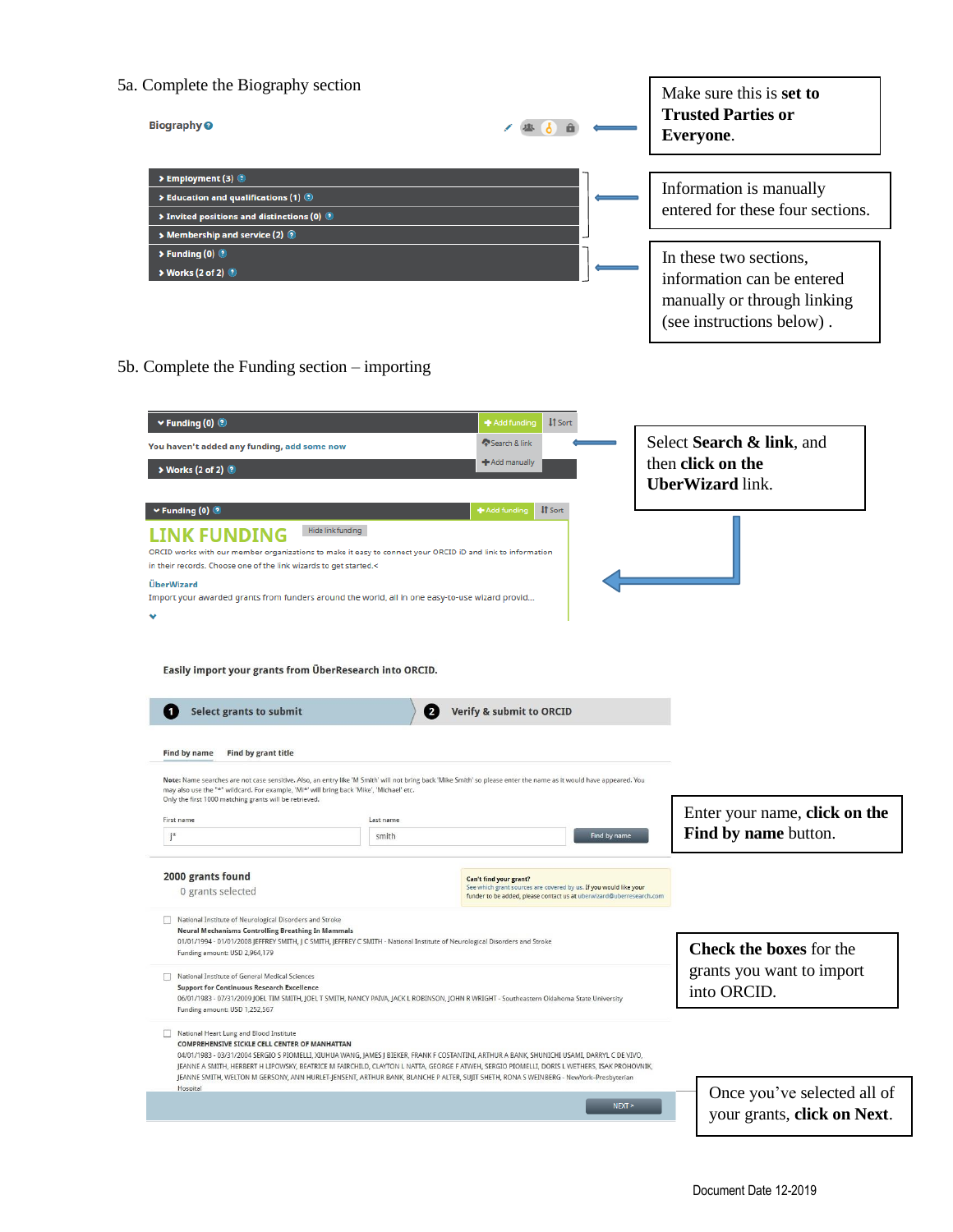| <b>Select grants to submit</b>                                                                                                                                                                                                                                                                                              | <b>Verify &amp; submit to ORCID</b> |                        | Verify your grants, and                                                                                                                                             |
|-----------------------------------------------------------------------------------------------------------------------------------------------------------------------------------------------------------------------------------------------------------------------------------------------------------------------------|-------------------------------------|------------------------|---------------------------------------------------------------------------------------------------------------------------------------------------------------------|
| 1 grant(s) selected. Please review.<br>National Institute of Neurological Disorders and Stroke<br><b>Neural Mechanisms Controlling Breathing In Mammals</b><br>01/01/1994 - 01/01/2008 JEFFREY SMITH, J C SMITH, JEFFREY C SMITH - National Institute of Neurological Disorders and Stroke<br>Funding amount: USD 2,964,179 |                                     | Remove                 | click on Submit to<br><b>ORCID.</b> The grants will be<br>imported to your ORCID<br>account – you may need to<br>close and re-open your<br>ORCID account to see the |
|                                                                                                                                                                                                                                                                                                                             | <b>BACK</b>                         | <b>SUBMIT TO ORCID</b> | additions.                                                                                                                                                          |

5c. Completing the Funding section – manually entering

| $\blacktriangleright$ Funding (0) $\textcircled{\small{2}}$                                          | + Add funding                                        | <b>IT</b> Sort                         | <b>Select Add manually, fill</b>            |
|------------------------------------------------------------------------------------------------------|------------------------------------------------------|----------------------------------------|---------------------------------------------|
| You haven't added any funding, add some now                                                          | Search & link                                        |                                        | out, set visibility to Trusted              |
| > Works (2 of 2) 2                                                                                   | + Add manually                                       |                                        | Parties or Everyone, select<br>Add to list. |
| <b>ADD FUNDING</b>                                                                                   |                                                      |                                        |                                             |
| Funding type <sup>*</sup>                                                                            | <b>FUNDING AGENCY</b>                                |                                        |                                             |
| $\checkmark$<br>Pick a funding type                                                                  | Funding agency display name*                         |                                        |                                             |
| Funding subtype                                                                                      | Type name. Select from the list to fill other fields |                                        |                                             |
| Funding subtype                                                                                      | Funding agency display city*                         |                                        |                                             |
|                                                                                                      | Add funding agency city                              |                                        |                                             |
| Title of funded project*                                                                             | Funding agency display region                        |                                        |                                             |
| Add title                                                                                            | Add funding agency region                            |                                        |                                             |
| <b>O</b> add translated title                                                                        |                                                      |                                        |                                             |
| Description                                                                                          | Funding agency display country*                      |                                        |                                             |
| Add description                                                                                      | Select a country                                     |                                        |                                             |
|                                                                                                      | <b>GRANT NUMBER</b>                                  |                                        |                                             |
| Total funding amount                                                                                 | Grant number                                         |                                        |                                             |
| $\checkmark$<br>Add an amount                                                                        | Enter grant number                                   |                                        |                                             |
| Start date                                                                                           | Grant URL                                            |                                        |                                             |
| Month<br>$\vee$<br>Year                                                                              | Enter grant URL                                      |                                        |                                             |
|                                                                                                      | Relationship <sup>O</sup>                            |                                        |                                             |
| End date (enter projected end date if current)                                                       | $\circledcirc$ Self<br>○ Part of                     |                                        |                                             |
| Year<br>Month                                                                                        | Add another grant number                             |                                        |                                             |
|                                                                                                      | Alternate URL                                        |                                        |                                             |
|                                                                                                      | Add URL                                              |                                        |                                             |
|                                                                                                      | Set visibility:<br>e                                 |                                        |                                             |
|                                                                                                      |                                                      |                                        |                                             |
|                                                                                                      | Add to list<br>Cancel                                |                                        |                                             |
|                                                                                                      |                                                      |                                        |                                             |
|                                                                                                      |                                                      |                                        |                                             |
| $\blacktriangleright$ Funding (2)                                                                    |                                                      | <b>IT</b> Sort<br><b>十</b> Add funding | This is how the funding list                |
|                                                                                                      |                                                      |                                        |                                             |
| An ORCID demonstration                                                                               |                                                      | â                                      | will appear on your ORCID                   |
| NSF (Washington D.C.)                                                                                |                                                      |                                        | Biography page.                             |
| 2019-10 to 2020-09 Award                                                                             |                                                      |                                        |                                             |
| GRANT_NUMBER: Test grant 1                                                                           |                                                      |                                        |                                             |
| Source: Kristi Winseck                                                                               | <b>*</b> Preferred source                            |                                        |                                             |
|                                                                                                      |                                                      |                                        |                                             |
| Neural Mechanisms Controlling Breathing In Mammals                                                   |                                                      |                                        |                                             |
| National Institute of Neurological Disorders and Stroke (Bethesda)<br>1994-01-01 to 2008-01-01 Grant |                                                      |                                        |                                             |
| GRANT_NUMBER: Z01NS002899                                                                            |                                                      |                                        |                                             |
| URL: https://app.dimensions.ai/details/grant/grant.2721622                                           |                                                      |                                        |                                             |
|                                                                                                      |                                                      |                                        |                                             |
| Source: ÜberWizard                                                                                   | * Preferred source                                   | y m                                    |                                             |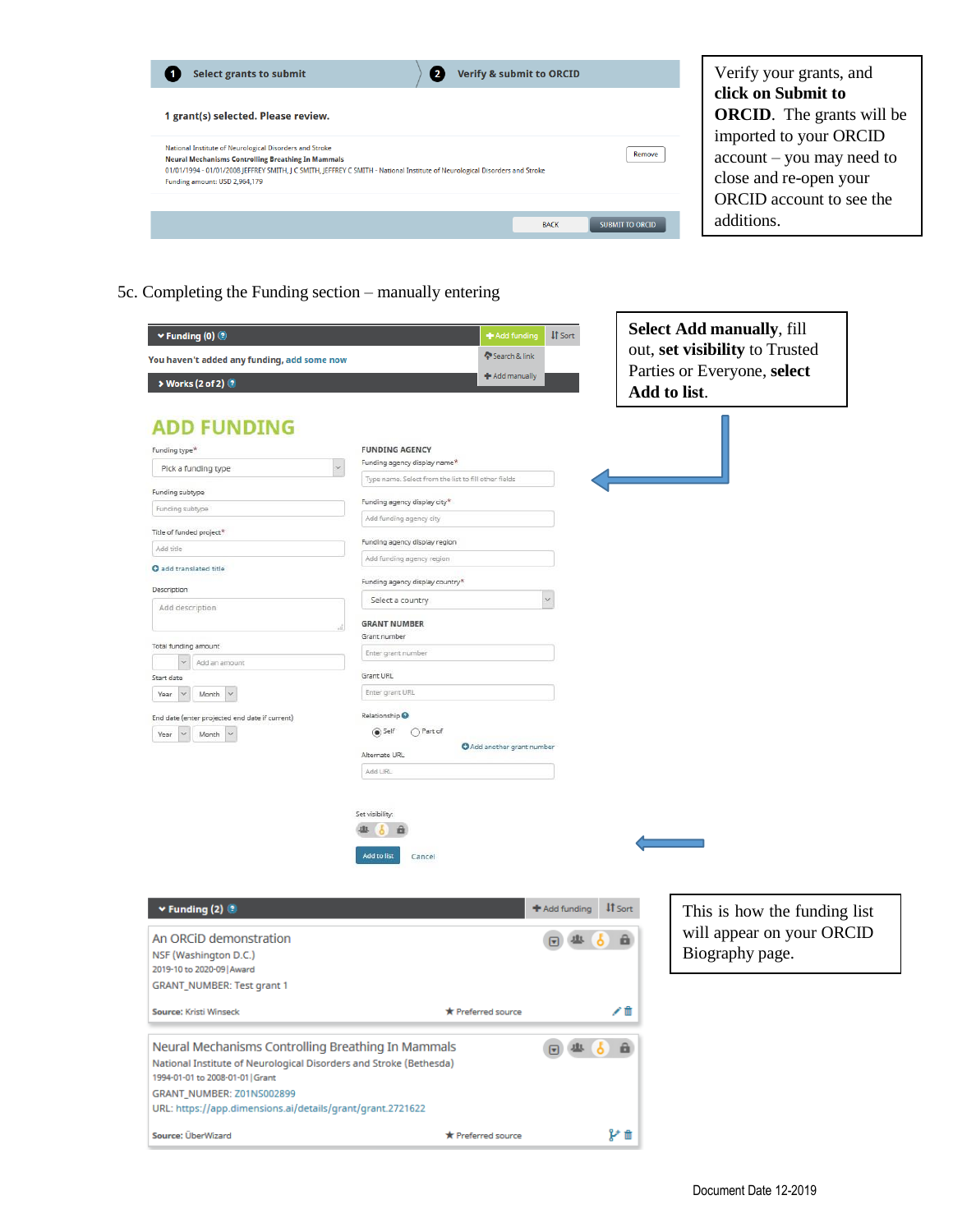# 5d. Completing the Works section – importing

| $\vee$ Works (0 of 0)                                                                         | + Add works<br><b>IT</b> Sort                                     |                                                                                                         |
|-----------------------------------------------------------------------------------------------|-------------------------------------------------------------------|---------------------------------------------------------------------------------------------------------|
| You haven't added any works, add some now                                                     | 其 Add ArXiv ID<br><b>@ Add DOI</b>                                | For the Import options, click<br>on the appropriate choice,                                             |
| Publication lists can be exported from CUBE for                                               | 物 Add PubMed ID<br>Search & link                                  | and follow the instructions.                                                                            |
| upload in the BibTex format. For more                                                         | Import BibTeX                                                     |                                                                                                         |
| information on using CUBE to populate your<br>ORCID works section follow this link Learn more | + Add manually                                                    | For Add manually, fill out,<br>set visibility to Trusted<br>Parties or Everyone, select<br>Add to list. |
| <b>ADD WORK</b><br>Work category                                                              | <b>WORK IDENTIFIERS</b>                                           |                                                                                                         |
| Pick a work category                                                                          | Identifier type                                                   |                                                                                                         |
|                                                                                               | Pick an identifier type. Start typing to see more options         |                                                                                                         |
| Work type*                                                                                    | Identifier value                                                  |                                                                                                         |
|                                                                                               | Add ID                                                            |                                                                                                         |
| Title*                                                                                        |                                                                   |                                                                                                         |
| Add title                                                                                     | <b>Identifier URL</b>                                             |                                                                                                         |
| <b>O</b> add translated title                                                                 | Add URL                                                           |                                                                                                         |
| Subtitle                                                                                      | Relationship <sup>O</sup>                                         |                                                                                                         |
| Add subtitle                                                                                  | $\circ$ Self<br>○ Part of<br>◯ Version of<br>Add other identifier |                                                                                                         |
| Journal title                                                                                 |                                                                   |                                                                                                         |
| Add journal title                                                                             | URL                                                               |                                                                                                         |
| Publication date                                                                              | Add URL                                                           |                                                                                                         |
| $\vee$<br>Month<br>Day $\vee$<br>Year                                                         | Language used in this form                                        |                                                                                                         |
|                                                                                               |                                                                   |                                                                                                         |
|                                                                                               | Country of publication                                            |                                                                                                         |
| <b>CITATION</b>                                                                               |                                                                   |                                                                                                         |
| <b>Citation type</b>                                                                          |                                                                   |                                                                                                         |
| $\checkmark$                                                                                  | Set visibility:                                                   |                                                                                                         |
| Citation                                                                                      | ò                                                                 |                                                                                                         |
| Add citation                                                                                  | <b>Add to list</b><br>Cancel                                      |                                                                                                         |
|                                                                                               |                                                                   |                                                                                                         |
| Description                                                                                   |                                                                   |                                                                                                         |
| <b>Add Description</b>                                                                        |                                                                   |                                                                                                         |
|                                                                                               |                                                                   |                                                                                                         |
|                                                                                               |                                                                   |                                                                                                         |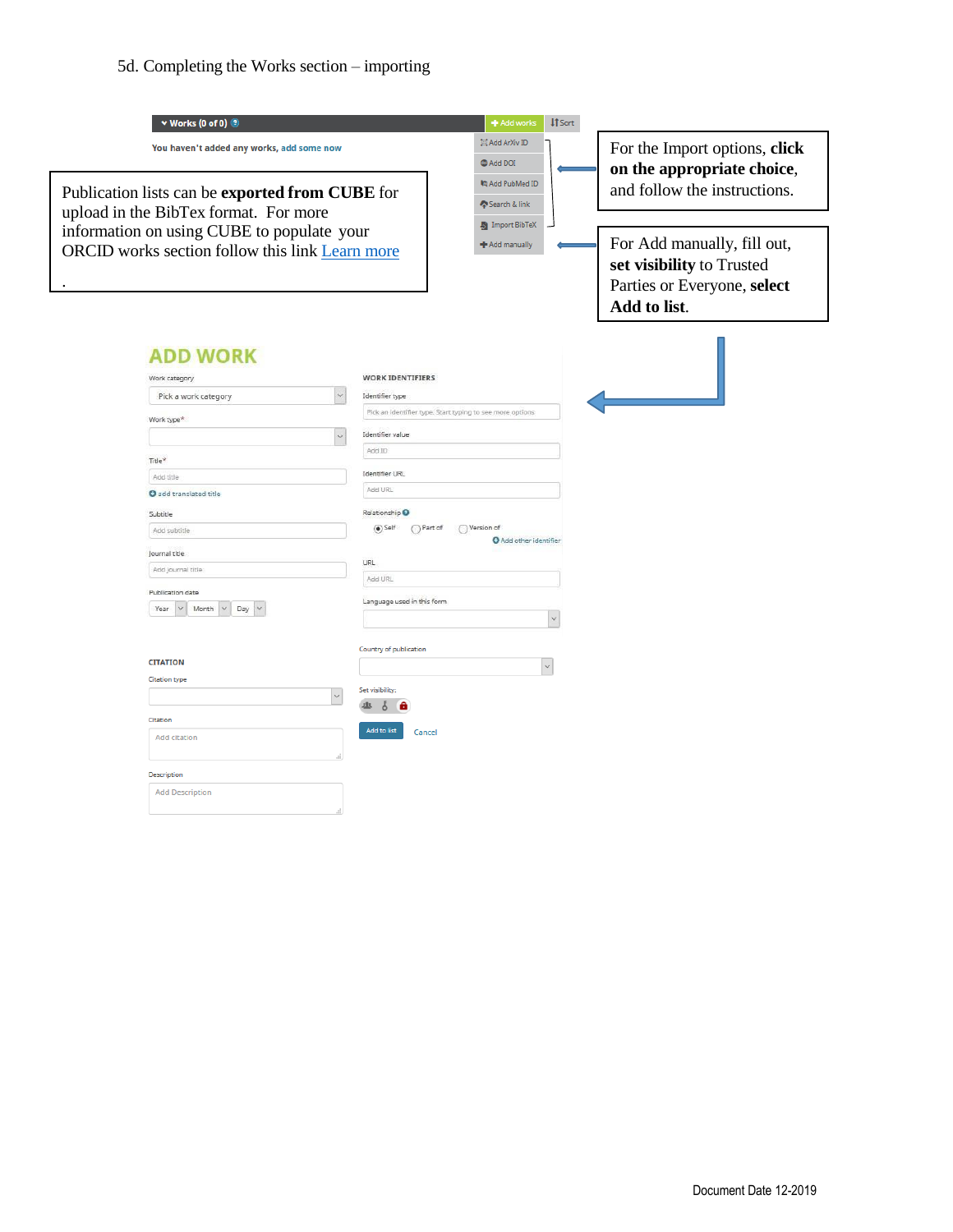# **Associate your Sponsor-specific ID with ORCID**

## 1. NIH

1a. Sign in: <https://public.era.nih.gov/commons/public/login.do>

1b. Access your Personal Profile Commons A program of the Nationa tutes of Health <u>tile Personal Profile Status ASSIST Prior Approva</u> 1c. Connect to ORCID Home Admin Institution Profile Personal Profile Status ASSIST Priv Personal Profile Jessica Rowell ORCID **Kathryn Snider** Roles: https://orcid.org/0000-00 **Roles:**<br>AO - Administrative Official<br>SO - Signing Official  $(Not You)$ **Person ID:**<br>14345399 National Institutes of Health - eRA Commons <sup>O</sup> has asked for the following access to your ORCID Record On the left sidebar, **follow** ORCID ID: Unavailable  $\bullet$ **the link** to connect your Create or Connect your ORCID ID Get your ORCID ID ORCID and authorize the This application will not be able to see your ORCID password or any access.Personal Profile Summary This application will not us easie to see to use your OKLD password or any<br>other information in your ORCID record with visibility set to Only me.<br>You can manage permission granted to this and other Trusted<br>Organizations in  $\checkmark$  $\checkmark$ & Name and ID  $\checkmark$ © Demographics Employment U Deny 2. NSF (Research.gov) 2a. Sign in: <https://www.research.gov/research-web/> 2b. Access My Profile Research.cov 2c. My Profile For NSF ID 000731226 S Your profile has been updated successfully. \* Required O Demographic Information has moved from FastLane to Research.gov, so you can manage your profile data in one location. The<br>Information you add and update here replaces the PI Demographical Information under PI Information Personal Information This is your information for your NSF account. If you need to change your cor<br>the View My Poles nane izations, you can do so on Prefix Personal Info Select Prefix  $\bullet$ Alternate Name **Phone Number** Kristi I Winsech (303) 735-7821 \* First Name Middle Name/Initial ORCID ID Kristi  $\mathbf{L}$ NSF A Suffix Primary Email <sup>O</sup> For NSF as Secondary Email <sup>O</sup> Password Select Suffix Alternate Name(s) NSF asks for demographic data relating to gender, ethnichy/race and disability to gauge whether our programs and other opportunities in<br>science and technology are fairly reaching and benefiting everyone repardless of demog **Phone Number** Extension (303) 735-7821 Ethnicity (Not provided) (Not provided) (Not provid (Not provided ORCID ID <sup>®</sup> **Select Edit**, **enter** your Edit ORCID iD, and **select Save** at the bottom of the screen.